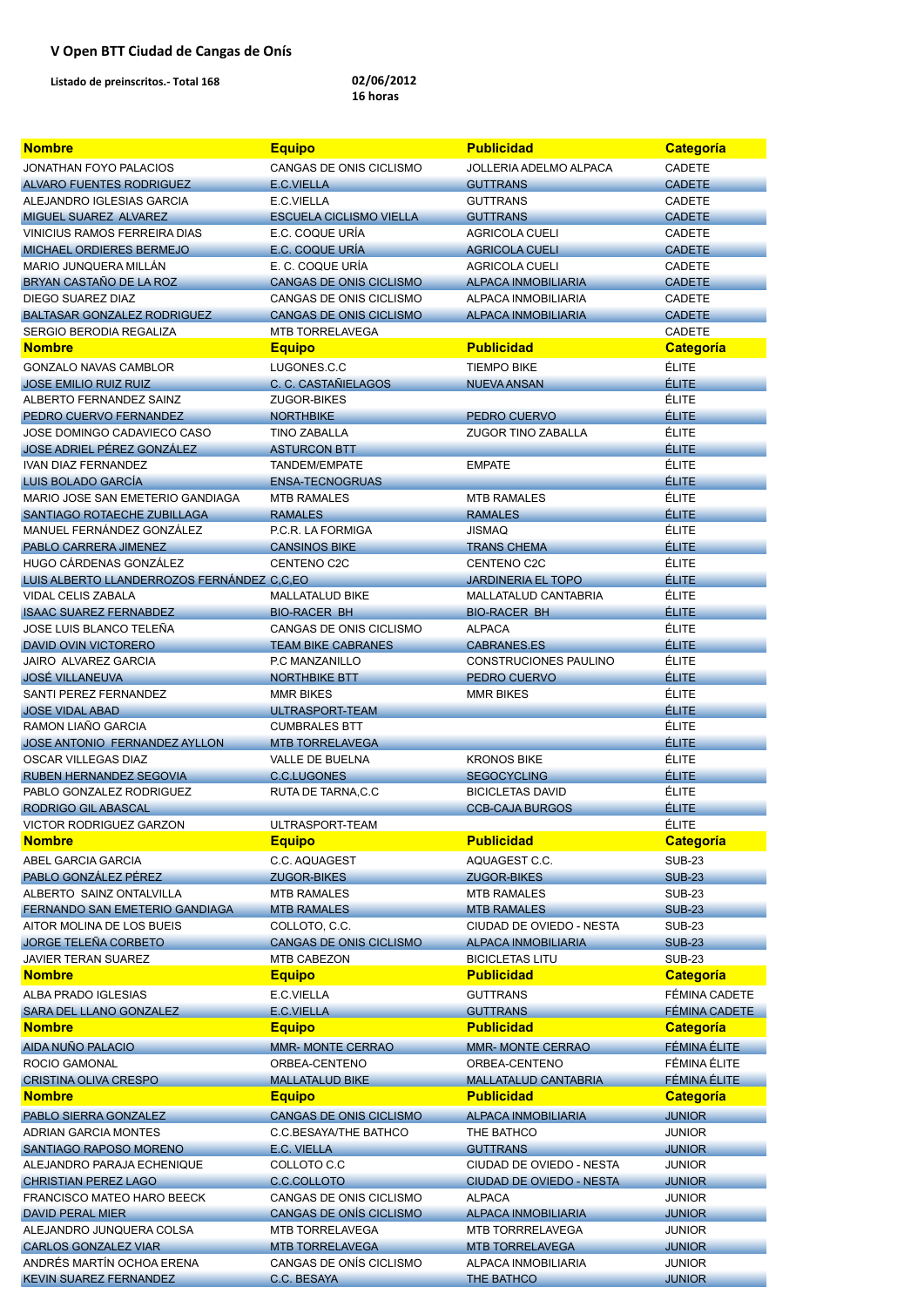| <b>Nombre</b>                                               | <b>Equipo</b>                                                 | <b>Publicidad</b>                                           | Categoría                         |
|-------------------------------------------------------------|---------------------------------------------------------------|-------------------------------------------------------------|-----------------------------------|
| <b>JONATHAN CIDON GONZALEZ</b>                              | <b>CBTT VALLES DEL OSO</b>                                    |                                                             | MÁSTER 30                         |
| LUIS DIAZ ORTOLÁ                                            | <b>ASTUR COLLOTO BTT</b>                                      |                                                             | MÁSTER 30                         |
| PEDRO RAMOS RODRIGUEZ<br>JOSÉ MANUEL RODRÍGUEZ FERNÁNDEZ    | <b>ASTUR COLLOTO BTT</b><br>ASTURCÓN BTT                      | <b>ASTURCÓN</b>                                             | MÁSTER 30<br>MÁSTER 30            |
| <b>ALBERTO POZUETA RUIZ</b>                                 | PEÑA CICLISTA EXPOSITO                                        |                                                             | MÁSTER 30                         |
| <b>FABIAN SAIZ ANDRES</b>                                   | PEÑA CICLISTA EXPOSITO                                        |                                                             | MÁSTER 30                         |
| ROBERTO ROSAL ARGÜELLES                                     | <b>ASTUR COLLOTO BTT</b>                                      |                                                             | MÁSTER 30                         |
| ALEJANDRO RODRIGUEZ GRANDIO                                 | <b>NALONTEAM</b>                                              | <b>BODEGA REST. ITARIEGOS</b>                               | MÁSTER 30                         |
| <b>JOSE MANUEL RUDEIROS QUINTANA</b>                        | <b>ASTURCON BTT</b>                                           |                                                             | MÁSTER 30                         |
| <b>DINO RESPUELA ALONSO</b><br><b>IVÁN SÁNCHEZ VEGA</b>     | <b>ENSA - TECNOGRUAS</b><br>CITROËN AMN - CICLOS CORREDOR     |                                                             | MÁSTER 30<br>MÁSTER 30            |
| ROBERTO FERNANDEZ GARRIDO                                   | <b>ZUGOR BIKES</b>                                            | <b>ZUGOR BIKES</b>                                          | MÁSTER 30                         |
| <b>JAVIER DÍAZ SUÁREZ</b>                                   | <b>CENTENO C2C</b>                                            | <b>CENTENO</b>                                              | MÁSTER 30                         |
| RUBEN BALLESTEROS ALVAREZ                                   | <b>BICIUS CUESTARIBA</b>                                      | <b>BICIUS</b>                                               | MÁSTER 30                         |
| <b>DANIEL MONTES ORNIA</b>                                  | <b>BICICLETAS JUAN, C.C.</b>                                  |                                                             | MÁSTER 30                         |
| JAVIER DEL CUETO FERNANDEZ                                  | CANGAS DE ONIS CICLISMO                                       | ALPACA INMOBILIARIA                                         | MÁSTER 30                         |
| <b>JORGE SÁNCHEZ BLANCO</b><br>DAVID CELA BAENA             | <b>ESPANTALIEBRES BTT</b><br>CENTRO BTT VALLES DEL OSO        | <b>BICI-OH</b>                                              | MÁSTER 30<br>MÁSTER 30            |
| MIGUEL RODRIGUEZ CARRILES                                   | <b>CC LIEBANA</b>                                             |                                                             | MÁSTER 30                         |
| FRANCISCO MUÑOZ GONZÁLEZ                                    | <b>CC LUGONES</b>                                             |                                                             | MÁSTER 30                         |
| <b>IVAN FUERTES FERNANDEZ</b>                               | <b>GUIA COLOR - P.C.BARREDO</b>                               | <b>GUIA COLOR-PINDAL-RIDE ZONE</b>                          | MÁSTER 30                         |
| JAVIER ALBERTO NATAL FERNANDEZ                              | E.C.NALONTEAM                                                 | <b>BODEGA- REST. ITARIEGOS</b>                              | MÁSTER 30                         |
| <b>MIGUEL DIEGO</b>                                         | <b>CLUB CICLISTA CAYON</b>                                    | <b>ALPACA SERVICIOS INMOBILIARIOS</b>                       | MÁSTER 30                         |
| EDUARDO PEÑA SANCHEZ<br><b>DAVID ARANGO MARTINEZ</b>        | <b>LIN DE CUBEL</b>                                           | N.R.RUIZ-MONTEMAR<br><b>LIN DE CUBEL</b>                    | MÁSTER 30<br>MÁSTER 30            |
| ALEJANDRO LÓPEZ RODRÍGUEZ                                   | <b>NALONTEAM</b>                                              | BODEGA-RESTAURANTE ITARIEGOS MÁSTER 30                      |                                   |
| <b>JORGE ALVAREZ ARGÜELLO</b>                               | <b>TANDEM SPORT</b>                                           | <b>TANDEM - EMPATE - CONEXION</b>                           | MÁSTER 30                         |
| <b>SERGIO SORDO BECEIRO</b>                                 | C.C.MATALEÑAS                                                 | <b>BIOCANTABER</b>                                          | MÁSTER 30                         |
| <b>SEM MUGICA CARRAVILLA</b>                                | <b>REAL VALLE DEPIELAGOS</b>                                  | <b>PIELAGOS</b>                                             | MÁSTER 30                         |
| ROBERTO CARLOS RIESGO CARRILES                              | ASTURCÓN BTT                                                  | TRIDEPORTE.COM                                              | MÁSTER 30                         |
| MIGUEL VELASCO DÍAZ<br>DANIEL RODRIGUEZ MURCIEGO            | <b>CUETOS BIKE</b><br><b>LUGONESCC</b>                        | <b>TIEMPOBIKE</b>                                           | MÁSTER 30<br>MÁSTER 30            |
| LUIS FERNÁNDEZ BÁRCENA                                      | <b>TEAM COYA RACING</b>                                       | CAFETERÍA DENVER                                            | MÁSTER 30                         |
| JOSE RAMON SANCHEZ FERNANDEZ                                | <b>FIERROS BIKE</b>                                           |                                                             | MÁSTER 30                         |
| PEDRO RIESCO TEJEIRO                                        | <b>ASTURCON BTT</b>                                           |                                                             | MÁSTER 30                         |
| <b>JULIO CALDERÓN PEREDO</b>                                | VALLE DE BUELNA MTB                                           | <b>VALLE DE BUELNA</b>                                      | MÁSTER 30                         |
| <b>FERMIN SOTRES TARANO</b>                                 | <b>ALTITUD-MICROTECH</b>                                      | <b>MICROTECH</b>                                            | MÁSTER 30                         |
| FRANCISCO ARENAL ABASCAL<br>JUAN L. DIAZ BERMUDEZ           | MTB TORRELAVEGA<br><b>FIERROS BIKE</b>                        | MTB TORRELAVEGA<br><b>FIERROS BIKE</b>                      | MÁSTER 30<br>MÁSTER 30            |
| <b>IGNACIO GILBERT MARTÍNEZ</b>                             | TANDEM SPORT, C.C.                                            | TANDEM-EMPATE                                               | MÁSTER 30                         |
| JOSÉ MANUEL CUANDA BILBAO                                   | ALTITUD A. D.                                                 | <b>ALTITUD-MICROTECH</b>                                    | MÁSTER 30                         |
| JOSE ANGEL CUERVO RODRIGUEZ                                 | CANGAS DE ONIS CICLISMO                                       | ALPACA INMOBILIARIA                                         | MÁSTER 30                         |
| ANTONIO CARLOS RODRÍGUEZ FERNÁNDEZ CANGAS DE ONIS CICLISMO  |                                                               | <b>ALPACA INMOBILIARIA</b>                                  | MÁSTER 30                         |
| MIGUEL ANGEL RODRIGUEZ PACHECO                              | C. C. CASTAÑIELAGOS                                           | NUEVA ANSAN                                                 | MÁSTER 30                         |
| BENIGNO RUISANCHEZ MODROÑO<br><b>BORJA CUENDIAS ALVAREZ</b> | <b>C.C. ALTITUD - LLANES</b><br>SANTI PEREZ-MIRADOR DEL NALON |                                                             | MÁSTER 30<br>MÁSTER 30            |
| <b>JOSE LUIS GUTIERREZ TELECHEA</b>                         | <b>MTB MALLATALUD</b>                                         | <b>MALLATALUD</b>                                           | MÁSTER 30                         |
| FRANCISCO JOSÉ RODRÍGUEZ DUARTE                             | <b>ASTURCON BTT</b>                                           | <b>ASTURCON BTT</b>                                         | MÁSTER 30                         |
| JOSE ANTONIO PANDAL GOMEZ                                   | TANDEM SPORT.C.C.                                             | <b>EMPATE-TANDEM SPORT</b>                                  | MÁSTER 30                         |
| DAVID GONZALEZ FERNANDEZ-POLANCO                            | <b>C.C LUGONES</b>                                            |                                                             | MÁSTER 30                         |
| FERMIN TRESGALLO CUESTA<br><b>DAVID ORTEGA GARROTE</b>      | MALLATALUD.COM                                                | MALLATALUD.COM                                              | MÁSTER 30<br>MÁSTER 30            |
| <b>DAVID RUEDA REGUERA</b>                                  | <b>BARTZ</b><br><b>MTB GUARDO</b>                             | <b>BARTZ</b>                                                | MÁSTER 30                         |
| PABLO COUPEAU BORRÁS                                        | <b>MTB GUARDO</b>                                             |                                                             | MÁSTER 30                         |
| DAVID LIAÑO FLOR                                            | <b>C.C.CASTAÑIELAGOS</b>                                      | <b>NUEVA ANSAN</b>                                          | MÁSTER 30                         |
| <b>ALBERTO RODRIGUEZ ROBLES</b>                             | CENTRO BTT VALLES DEL OSO                                     | <b>CBTT VALLES DEL OSO</b>                                  | MÁSTER 30                         |
| <b>MARCOS ARANGO GARCIA</b>                                 | <b>E.C.RUTA DE OCCIDENTE</b>                                  |                                                             | MÁSTER 30                         |
| ANGEL GARCIA DE CASTRO<br><b>VIDAL CUESTA ARIAS</b>         | <b>D'CASTRO</b><br><b>EC NALONTEAM</b>                        | <b>D'CASTRO CYCLING TEAM</b><br><b>BODGA REST ITARIEGOS</b> | MÁSTER 30<br>MÁSTER 30            |
| <b>JAVIER SANCHEZ BARBON</b>                                | DESNIVEL 0%                                                   | ZBLAVIANA                                                   | <b>SENIOR</b>                     |
| <b>RUBEN MORAS GOMEZ</b>                                    | <b>MTB RAMALES</b>                                            | <b>MTB RAMALES</b>                                          | <b>SENIOR</b>                     |
| RUBÉN DIEGO CARRERA                                         | C.C.MATALEÑAS                                                 | <b>BIOCANTABER</b>                                          | <b>SENIOR</b>                     |
| <b>JORGE GARCIA ARGUMOSA</b>                                | <b>HERMINIO DIAZ ZABALA</b>                                   |                                                             | <b>SENIOR</b>                     |
| DAVID CUETO GARCIA                                          | ALTITUD-MICROTECH                                             | <b>MICROTECH</b>                                            | <b>SENIOR</b>                     |
| <b>BORJA GRANDA DIAZ</b><br><b>Nombre</b>                   | LUGONES, C.C.<br><b>Equipo</b>                                | <b>Publicidad</b>                                           | <b>SENIOR</b><br><b>Categoría</b> |
| FCO. JAVIER ESCUDERO LÓPEZ                                  | E. C. RUTA OCCIDENTE                                          |                                                             | MÁSTER 40                         |
| JUAN MARIA PRAVIA FERNANDEZ                                 | C.C. LUGONES                                                  | <b>ROXIN</b>                                                | MÁSTER 40                         |
| CÁSTOR GONZÁLEZ LUIS                                        | <b>GARAJE PACO-MMR BIKES</b>                                  | <b>GARAJE PACO-MMR BIKES</b>                                | MÁSTER 40                         |
| <b>JOSE CARLOS GARCIA ROJO</b>                              | MTB CABEZON CLUB                                              | <b>BICICLETAS LITU</b>                                      | MÁSTER 40                         |
| RICARDO BARROS GONZALEZ                                     | C. C. CASTAÑIELAGOS                                           | AYUNTAMIENTO DE CASTAÑEDA                                   | MÁSTER 40                         |
| JOSE ENRIQUE GALGUERA CANDAS                                | <b>ALTITUD</b>                                                | <b>MICROTECH</b>                                            | MÁSTER 40                         |
| ALFREDO SUAREZ RODRIGUEZ<br>MIGUEL ANGEL PEREZ ZORRILLA     | <b>TANDEM EMPATE</b><br><b>MTB RAMALES</b>                    | <b>TANDEM EMPATE</b><br><b>MTB RAMALES</b>                  | MÁSTER 40<br>MÁSTER 40            |
| JOSE MARIA FERNANDEZ CARRASCO                               | C,C CASTAÑIELAGOS                                             | <b>NUEVA ANSAN</b>                                          | <b>MÁSTER 40</b>                  |
| <b>JOSE CARLOS COELHO</b>                                   | <b>FIERROSBIKE</b>                                            | <b>FIERROSBIKE</b>                                          | MÁSTER 40                         |